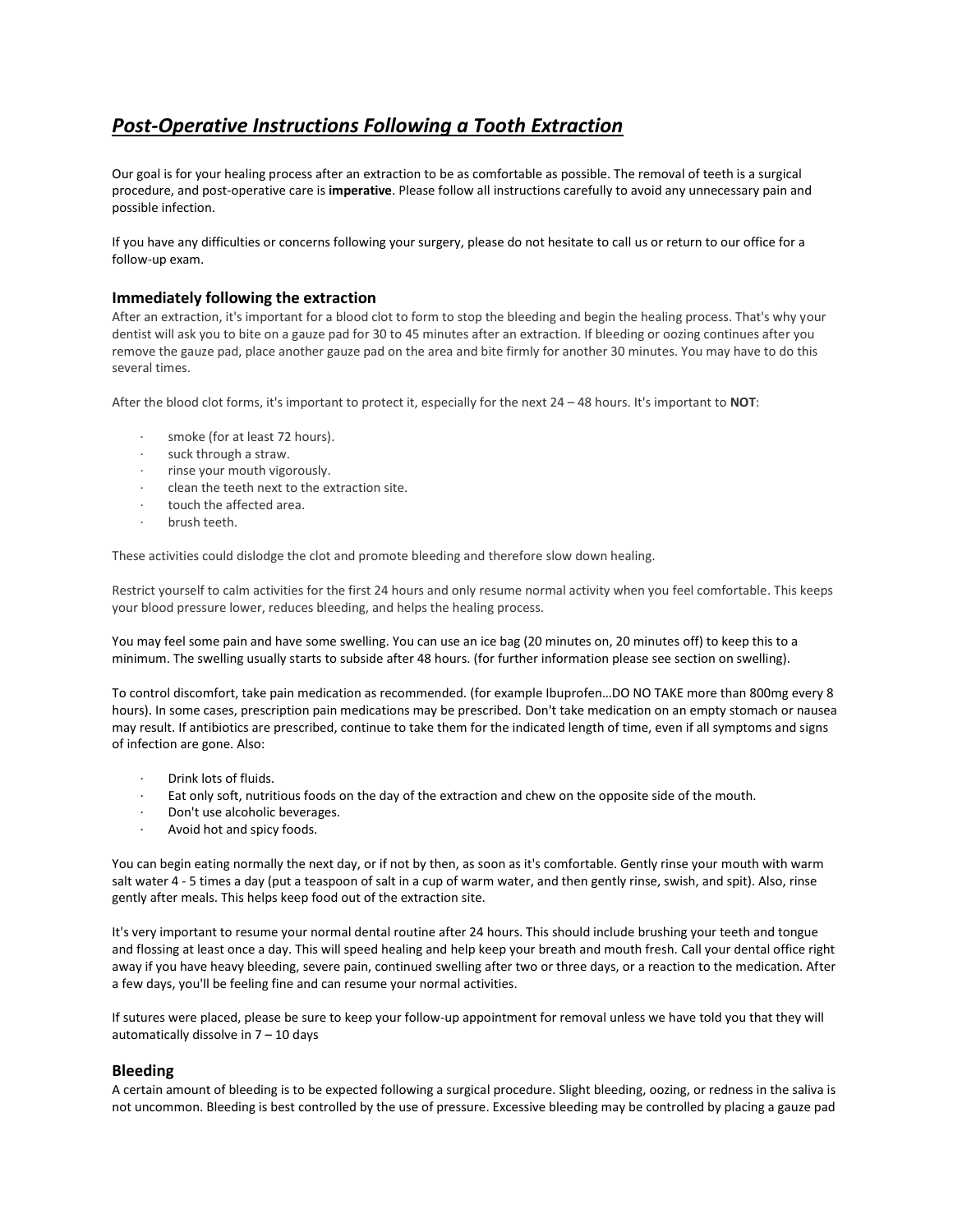over the area and biting firmly for thirty minutes. Repeat if necessary. If bleeding has not decreased in 3-4 hours, bite on a dampened tea bag placed directly over the surgical site. The tannic acid in the tea helps the blood to clot.

## **Swelling**

The amount of swelling that is normally expected after an extraction depends on the type of surgery. Swelling around the mouth, check, eyes, and side of the face is not uncommon. The swelling sometimes may not appear immediately, and it may occur up to 2-3 days post-surgery. You can help to minimize the swelling by applying ice packs to the affected area. For the first 3 hours, apply the ice packs directly to the area, alternating on for 20 minutes then off for 20 minutes. Applying ice after 24 hours has no beneficial effect. If swelling or jaw stiffness has persisted for several days, there is no cause for alarm. If the swelling is significant, you may use a moist heat compresses to help suppress it.

## **Pain**

Post operative pain will be the most severe the first day after surgery. It is beneficial to take your pain medication before your numbness wears off. For moderate pain, 800mg of Ibuprofen (Motrin or Advil) may be taken every 4-6 hours. For severe pain, take the prescribed medication that was provided. DO NOT take the pain medication on an empty stomach as nausea may result. The prescribed medicine may make you drowsy. DO NOT drive an automobile or operate machinery, and AVOID alcoholic beverages. Pain or discomfort following surgery should subside more and more each day. If pain persists, it may require attention, and you should contact our office.

## *Antibiotics*

If you have been placed on antibiotics, take the medicine as directed. Antibiotics may be prescribed to help prevent infection. Discontinue antibiotic use in the event of a rash or other unfavorable reaction. PLEASE NOTE: If you are currently taking birth control pills, they will be inactivated by the antibiotic.

## **Nausea and Vomiting**

In the event of nausea and/or vomiting following surgery, DO NOT take anything by mouth for at least an hour, including the prescribed medication. You should then sip on water, tea, or juice. Sip slowly over a fifteen-minute period. When the nausea subsides, you can begin taking solid foods and the prescribed medication.

#### **Activity**

*O*ver-exertion may start or intensify your pain. AVOID excessive work or play. It is not necessary to stay indoors following uncomplicated surgery. However, rest and minimal activity will help to minimize pain, swelling, and bleeding. Normal activity may be resumed the following day as tolerated.

#### **Cleaning**

Do not rinse or spit vigorously for the first 24 hours following surgery. You can brush your teeth the night of the surgery, but rinse gently. The day after surgery, you should begin rinsing four times a day and after eating. Do this gently as to not dislodge the blood clot. To rinse, mix a teaspoon of salt and a cup of warm water. DO NOT use a non-prescription rinse for 24 hours after surgery. Clean the rest of your mouth as usual.

#### **Diet**

It is advisable to eat only soft, non-spicy food for the first few days following surgery. AVOID hot food or liquid that could agitate the already inflamed area. AVOID rice, grits, and foods that are very small that may become lodged in the area.

#### *Special Considerations*

Trismus (stiffness) in the face muscles may cause difficulty in opening your mouth for a period of days. Moist heat compresses can minimize this condition. You may experience aching from other teeth. This discomfort is caused by referred pain and is a temporary condition. It is not unusual to develop bruising in the area of the extraction. There may be a slight elevation in temperature for 24-48 hours. If the fever persists, please contact our office.

#### **Dry Socket after Extraction**

Dry socket is an infection in your tooth socket after a tooth is extracted. The condition usually develops when a blood clot fails to form in the socket, or if the blood clot comes loose. Dry socket occurs in approximately 5 percent of all tooth extractions.